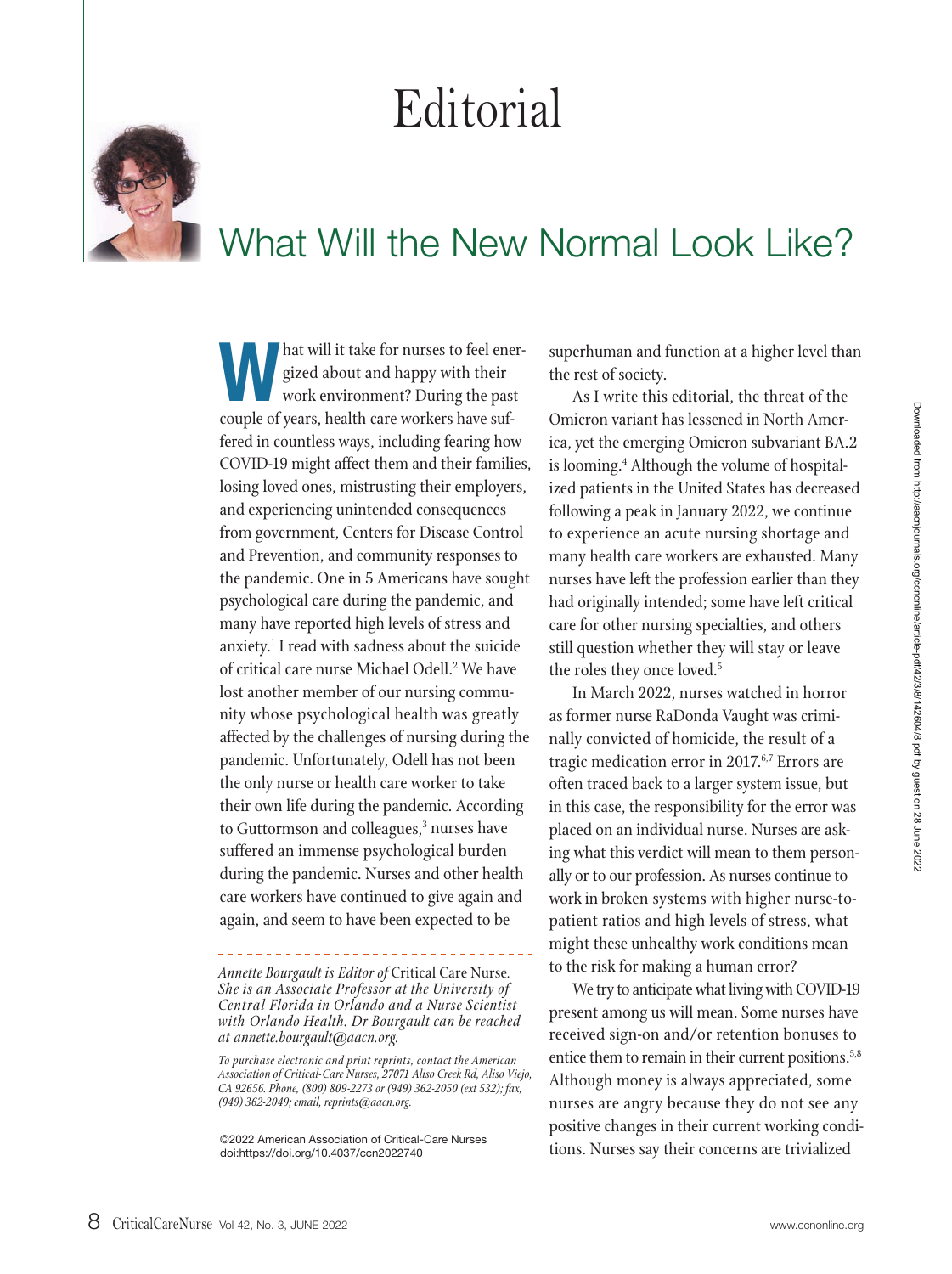and they are underappreciated. For many, the bottom line has been the exacerbation of an unhealthy work environment that nurses endured for years before the pandemic. This situation makes me wonder why we continued to work within a broken system for so long. In hospital settings, nurses provide patient- and familycentered care around the clock. It seems obvious that nurses should have a strong voice in designing health care systems, but historically they have not.<sup>9</sup> I agree with Dykes and Chu," who say it is time for clinical nurses to get more involved in decision-making about changes that will affect their practice.

Many nursing skills have been learned and improved upon during the pandemic. Health care workers have been redeployed; they have been flexible, innovative, and collaborative; they have embraced interdisciplinary practices; and many advanced practice nurses have finally been able to reach their full scope of practice. The knowledge and skills that have been learned during the pandemic will carry forward to improve the new normal. Although many nurses have suffered from the effects of burnout, traumatic stress, and/or moral distress,<sup>10</sup> nurses have also expressed joy. Throughout the pandemic, nurses have continued to celebrate new specialty certifications, have expressed joy for being in a profession that they love, and have described their excitement about having an opportunity to make a difference in the lives of others. Although nurses have shared common experiences during the pandemic, there have also been many differences. Workplace environments and cultures differ among institutions. Even within a single institution, each unit may have a unique culture. Linzer and Goelz<sup>11</sup> encouraged health care leaders to create spaces where health care workers can find meaning and purpose. They believe that this strategy is key to "bringing joy back" into the workplace.

We do not know what the new normal will look like. Will the broken system merely be patched up or will nurses and other health care providers develop a new and improved system? I recently heard a story about nurses being asked to perform environmental care duties because the contracted cleaning company was unable to manage some basic hospital needs such as handling bodily fluids. Although nurses often pitch in to help the team as needed, nurses should protect their scope of practice as the new normal is designed. As key stakeholders, bedside nurses and nurse leaders need to

be at the table and have a strong, bold voice to influence the future of nursing. Nurses have permitted other professionals to advocate on their behalf for too long; no one understands what goes on at the bedside as well as the nurses who perform direct patient care and the nurse leaders who work alongside them.

Nurses, I realize that this is one more thing to do, but I ask you to think about how you can contribute to the new normal. Decisions about the new normal are going on at national, state, institutional, and unit levels. Consider where you can contribute. Speaking up to advocate for your profession may be outside of your comfort zone, but if you do not do it, who will? Some of you have already sent letters to your state representatives and signed petitions to enforce maximum nurse-patient ratios. As I have mentioned in previous editorials,<sup>12,13</sup> many initiatives are underway to focus on improving nurse working environments. Many of you reading this editorial are American Association of Critical-Care Nurses (AACN) members—I encourage you to follow AACN's initiatives and support measures on their social media sites and website. A summary report of AACN advocacy is available online.<sup>14</sup>

You may have read this editorial hoping that I would unveil the new normal. Like many of you, I do not have the answers, but I have ideas. I encourage you to share your ideas to help shape your professional future. I feel hopeful that the new normal will be an improvement when later compared to prepandemic working conditions. As a realist, I am also aware that the new normal for nursing will not happen overnight. Our profession has a lot of work ahead. Changing the future of nursing is not something to take lightly. Please consider sharing your voice. What you have to say is important! CCN

Annox Bomzault

Annette M. Bourgault, PhD, RN, CNL Editor

*The statements and opinions contained in this editorial are solely those of the Editor.*

References

- 1. American Psychological Association (APA). Stress in America. The 2022 pandemic anniversary survey. Accessed March 27, 2022. https://www. apa.org/news/press/releases/stress/2022/march-2022-survival-mode?utm\_ source=twitter&utm\_medium=social&utm\_campaign=apa-stress&utm\_ content=sia-mar2022-parents#parents
- 2. Joseph A. 'I fear the long-term effects': Before his death, a nurse warned of the pandemic's toll on health care workers. STAT. March 23, 2022.